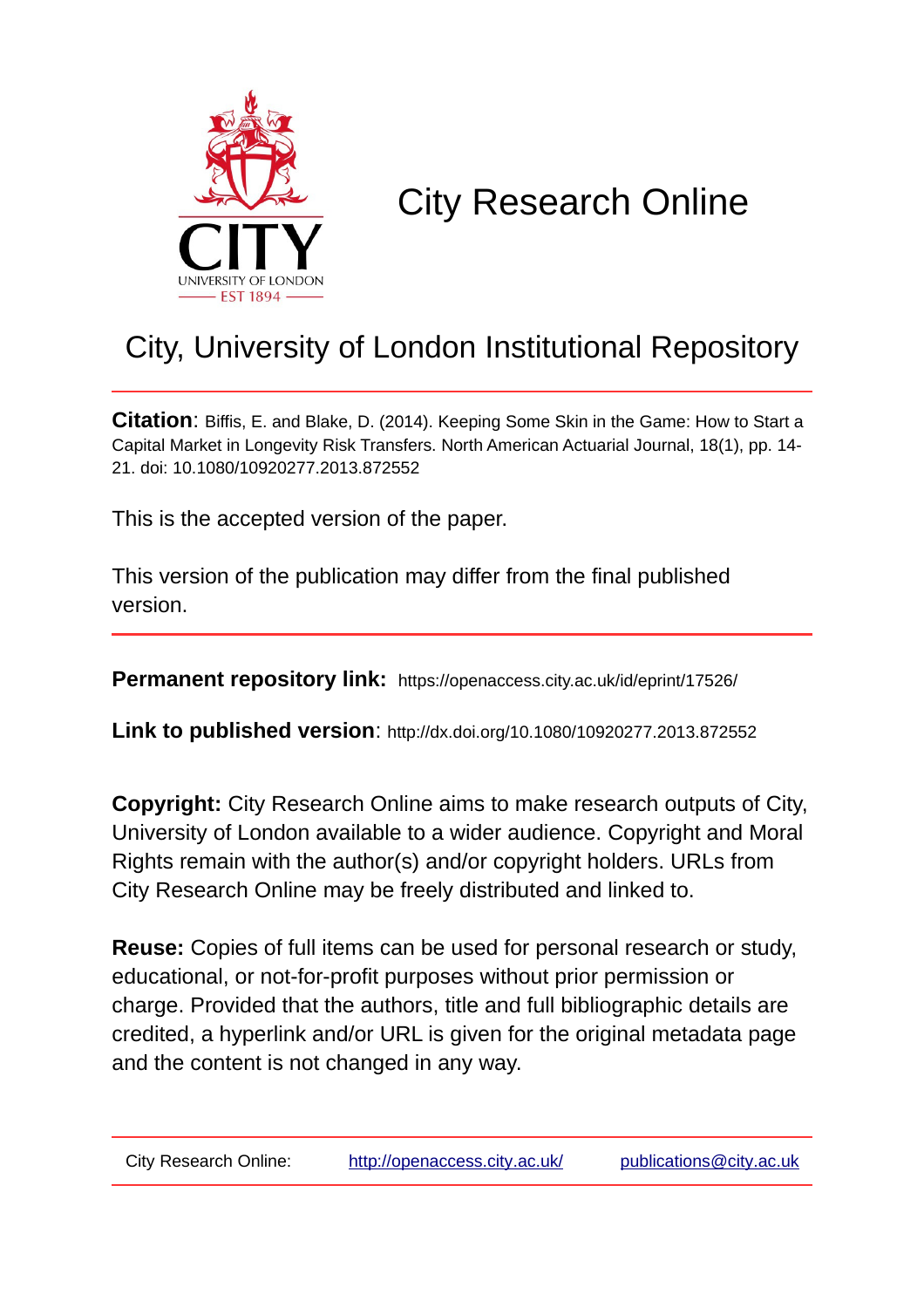# **TU** Pensions<br> **U** Institute

# DISCUSSION PAPER PI-1207

## **Keeping Some Skin in the Game: How to Start a Capital Market in Longevity Risk Transfers**

Enrico Biffis and David Blake

December 2013

ISSN 1367-580X

The Pensions Institute Cass Business School City University London 106 Bunhill Row London EC1Y 8TZ UNITED KINGDOM

http://www.pensions-institute.org/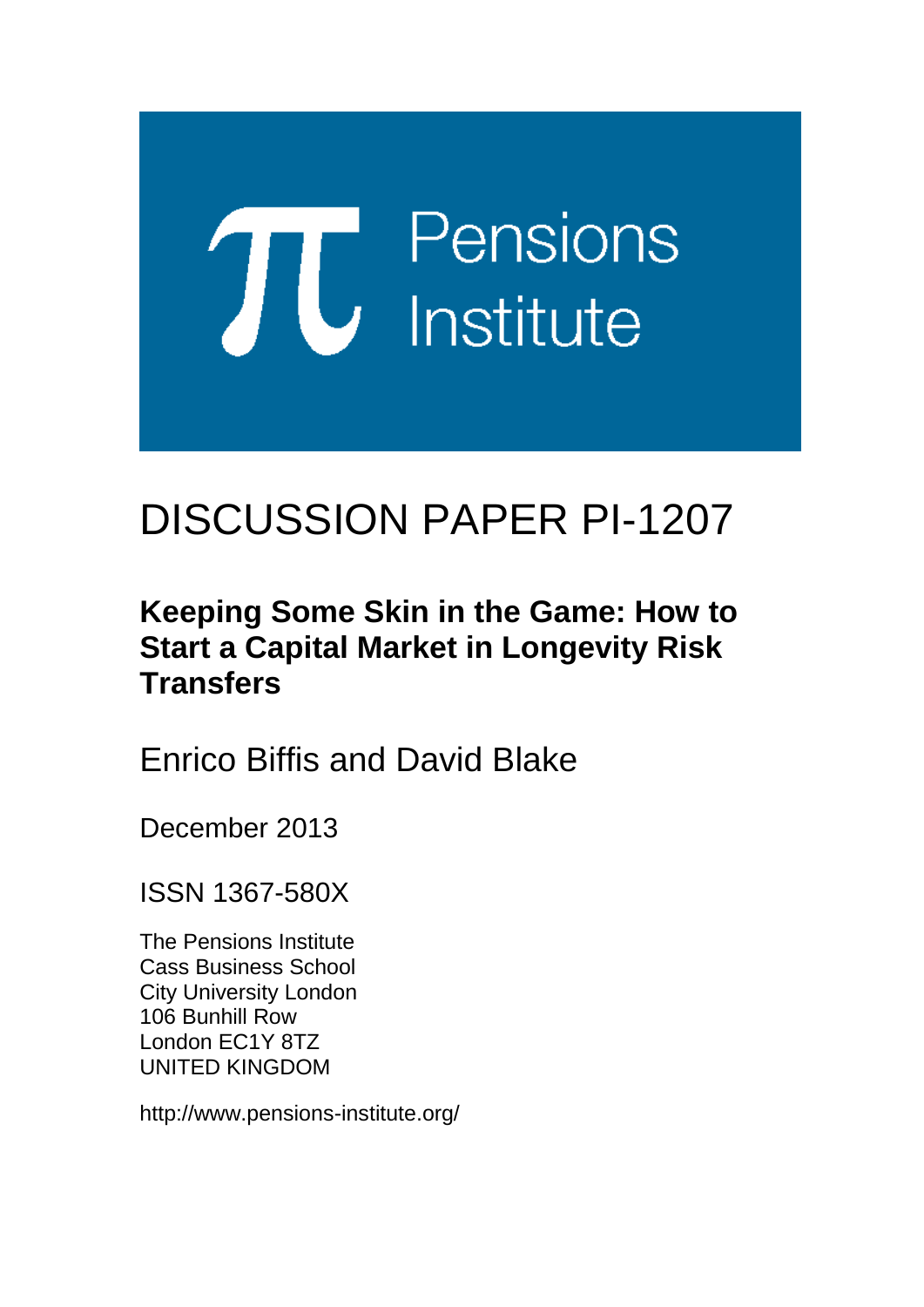### Keeping Some Skin in the Game: How to Start a Capital Market in Longevity Risk **Transfers**

Enrico Biffis<sup>∗</sup> David Blake†

October 25, 2013

#### Abstract

The recent activity in pension buy-outs and bespoke longevity swaps suggests that a significant process of aggregation of longevity exposures is under way, led by major investment banks and buy-out firms with the support of leading reinsurers. As regulatory capital charges and limited reinsurance capacity constrain the scope for market growth, there is now an opportunity for institutions that are pooling longevity exposures to issue securities that appeal to capital market investors, thereby broadening the sharing of longevity risk and increasing market capacity. For this to happen, longevity exposures need to be suitably pooled and tranched to maximize diversification benefits offered to investors and to address asymmetric information issues. We argue that a natural way for longevity risk to be transferred is through suitably designed principal-at-risk bonds.

<sup>∗</sup>Biffis (E.Biffis@imperial.ac.uk) is at Imperial College Business School, Imperial College London, South Kensington Campus, SW7 2AZ United Kingdom.

<sup>†</sup>Blake (D.Blake@city.ac.uk; corresponding author) is at the Pensions Institute, Cass Business School, City University London, 106 Bunhill Row, EC1Y 8TZ United Kingdom.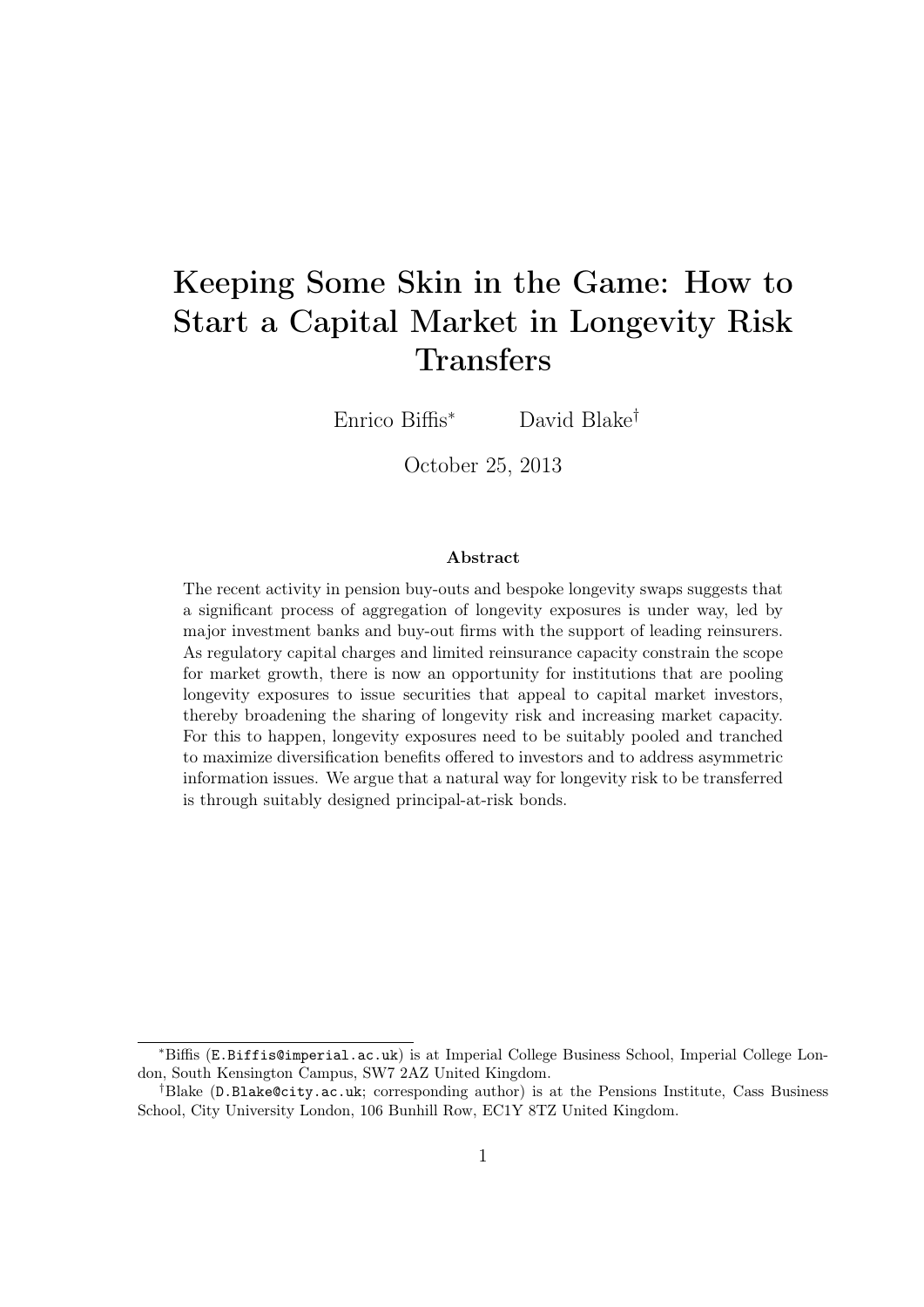#### 1 Introduction

The total amount of pension-related longevity risk exposure in private-sector corporations is globally estimated at  $$25$  trillion.<sup>[1](#page-3-0)</sup> In 2006, a market started in the UK to transfer longevity risk from the pension plans of UK corporations. From 2010, this market became international, with transfers taking place in Holland, the US and Canada. However, the total value of the transfers since the market started has been little more than \$100 billion, a small fraction of the total exposure. In addition, most of the trans-fers have ended up with insurance and reinsurance companies.<sup>[2](#page-3-1)</sup> A small proportion of the total has involved investment banks which have passed the risk exposure on to capital markets investors. This rate of transfer to the capital markets needs to grow significantly, since there is insufficient capital in the insurance and reinsurance industry to absorb the total exposure. Furthermore, long-term capital markets investors need to be persuaded to hold longevity risk exposure in a form in which they are comfortable and with a suitable longevity risk premium which reflects the true level of risk they are assuming. Long-term investors, such as sovereign wealth funds, endowments, family offices, should find a longevity-linked asset an attractive one to hold in a diversified portfolio, since its return will have low correlation with the returns on other asset classes, such as financial assets, real estate and commodities.

However, such investors are currently wary of longevity-linked assets. If experts in longevity risk, such as insurance companies, are trying to sell this risk on to them, is this just because they see this simply as an opportunity to gain some capital relief from their regulator, a perfectly legitimate business practice? Or is it because they have

<span id="page-3-1"></span><span id="page-3-0"></span><sup>&</sup>lt;sup>1</sup>The Life and Longevity Markets Association.

<sup>2</sup>The market was started by newly established monoline insurers known as buy-out companies. Later, larger traditional insurance companies and reinsurance companies and investment banks entered the market. See [LCP](#page-20-0) [\(2012\)](#page-20-0) for an overview of market participants and recent transactions.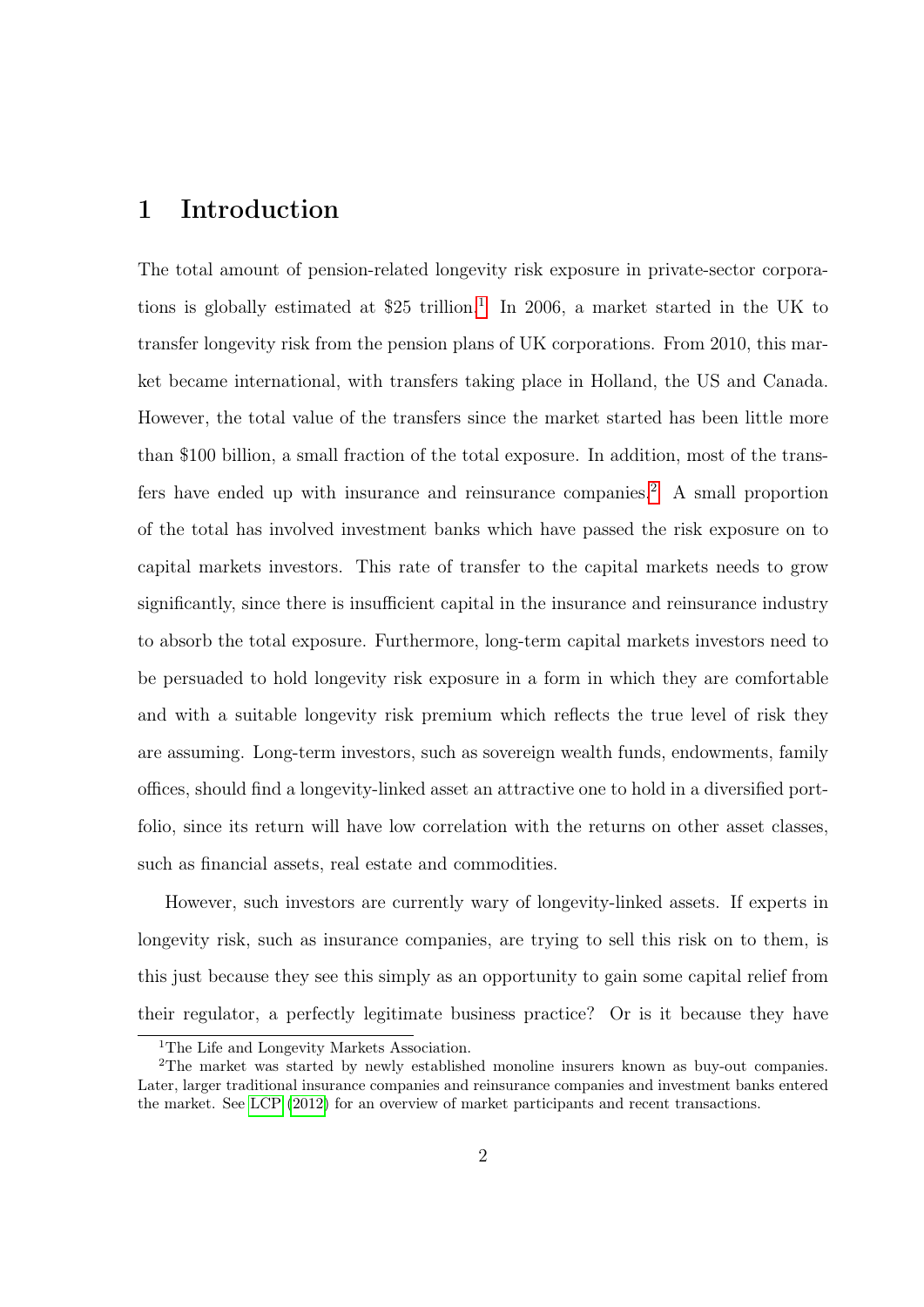become aware that the risk is greater than they initially believed and are trying to offload it on to unsuspecting investors before the true extent of the exposure becomes more widely known? A relevant problem here is asymmetric information. One party to the transaction knows more about what is being offered for sale than the other party. In the extreme case, the potential buyer in the transaction might be so suspicious of the potential seller's intention that they will not transact at any price: in this case, there will be no market. For a market to exist in the presence of asymmetric information, the potential seller needs to find a way of communicating to the potential buyer the true extent of the information that they have acquired about the item up for sale. In other words, they have to provide an appropriate signal to the potential buyer that they are not being sold a 'lemon'.[3](#page-4-0)

In this article, we outline how a market in longevity risk transfers may grow out of the recent activity in pension liability transfers. Figure 1 provides a stylized representation of the potential participants in such a market. There are some holders of longevity risk exposures, which we may regard as 'informed'. An example is a large pension plan which has undertaken a longevity study of its members and beneficiaries, and therefore has acquired private information about its own longevity exposure. There are then holders of longevity exposures which (oversimplifying) we may regard as 'uninformed'. An example is a small pension plan which does not have the resources to undertake a longevity study of its members. There are also informed intermediaries, such as insurance companies and investment banks, which have conducted their own longevity studies of the members of pension plans, but are considering selling on their acquired longevity risk exposure either directly to investors or to intermediaries in insurance-linked securities (ILSs).

<span id="page-4-0"></span><sup>&</sup>lt;sup>3</sup>A 'lemon' is something, such as a second-hand car, which is revealed to be faulty only after it has been purchased (e.g., [Akerlof, 1970\)](#page-19-0).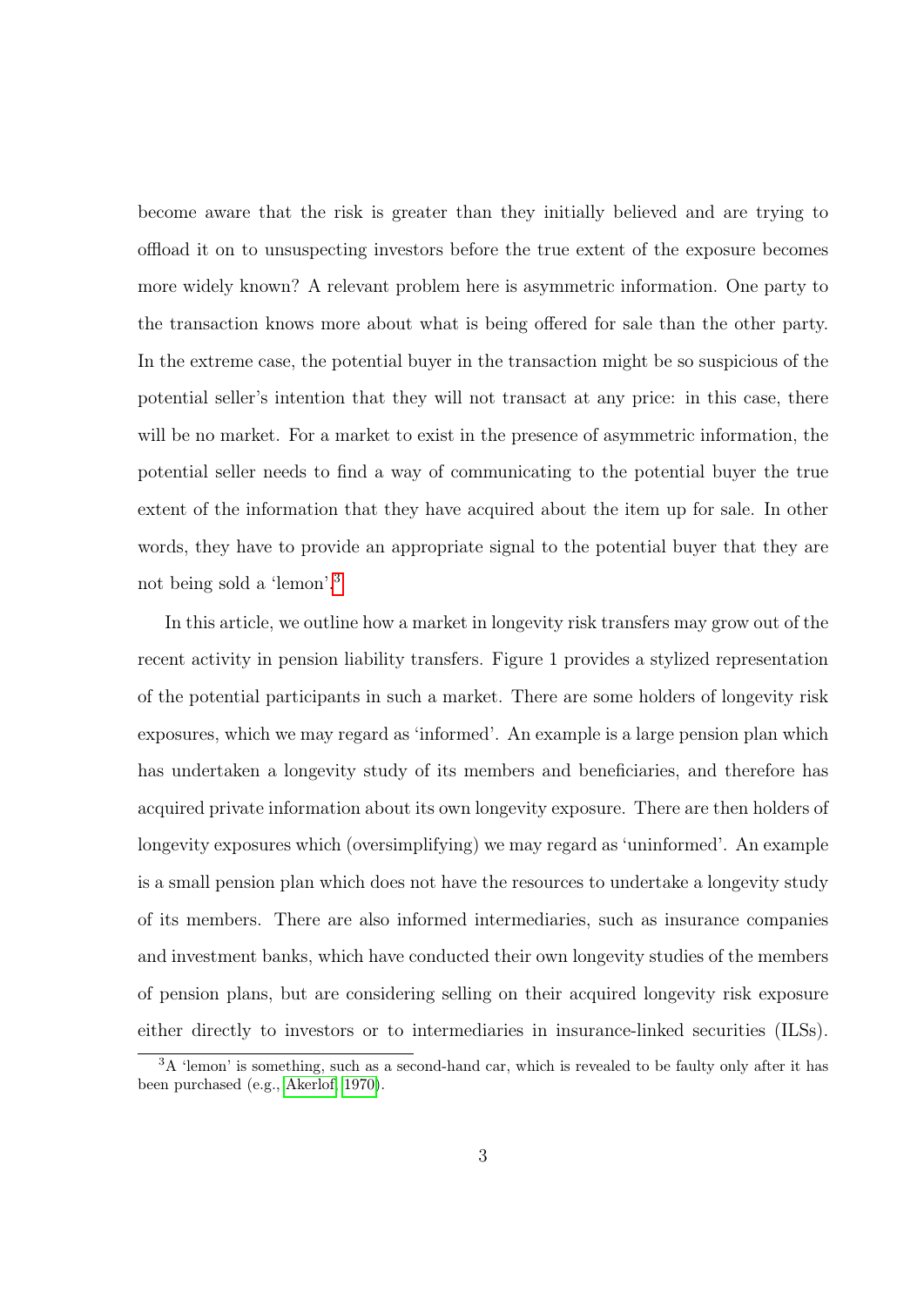Finally, there are end investors (and other intermediaries), whom we may regard as 'uninformed', in the sense that they have not conducted any longevity studies of their own, possibly because they do not have access to the plan data needed to conduct such a study. They therefore have less information about the true extent of the longevity risk in which they are being invited to invest than those selling it, a classic case of asymmetric information. An effective way of overcoming the problem of asymmetric information for an informed seller is to disclose information about the relevant risk characteristics of the exposures being transferred (e.g., gender, age, medical status, similar details on potential beneficiaries of any survivor benefits), and to signal their quality by retaining part of the exposures. Another effective tool is to structure the risk transfer vehicle so as to minimize the sensitivity of the vehicle's value to the issuer's private information. This would typically entail pooling and tranching the exposure, as we outline below.

Since the bulk of global longevity risk exposures is represented by the liabilities of defined benefit pension plans, the market for pension buy-outs and longevity swaps is an important origination market that could support the development of a market in longevity-linked securities. In particular, buy-out firms act as aggregators of the pension liabilities of small companies into larger pools, and are de facto the natural candidates to intermediate the transfer of longevity exposures originating from the pension buy-out market to capital market investors. Because of capital requirements, and the returns that can be generated by deploying resources in the buy-out market, buy-out firms have an incentive to securitize their exposures to diversify risk and free up capital. There is an important role for regulators in this process, as they may provide incentives to disclose and use detailed information from the very same internal models used to demonstrate the capital resilience of (re)insurers and buy-out firms in the pension buy-out market.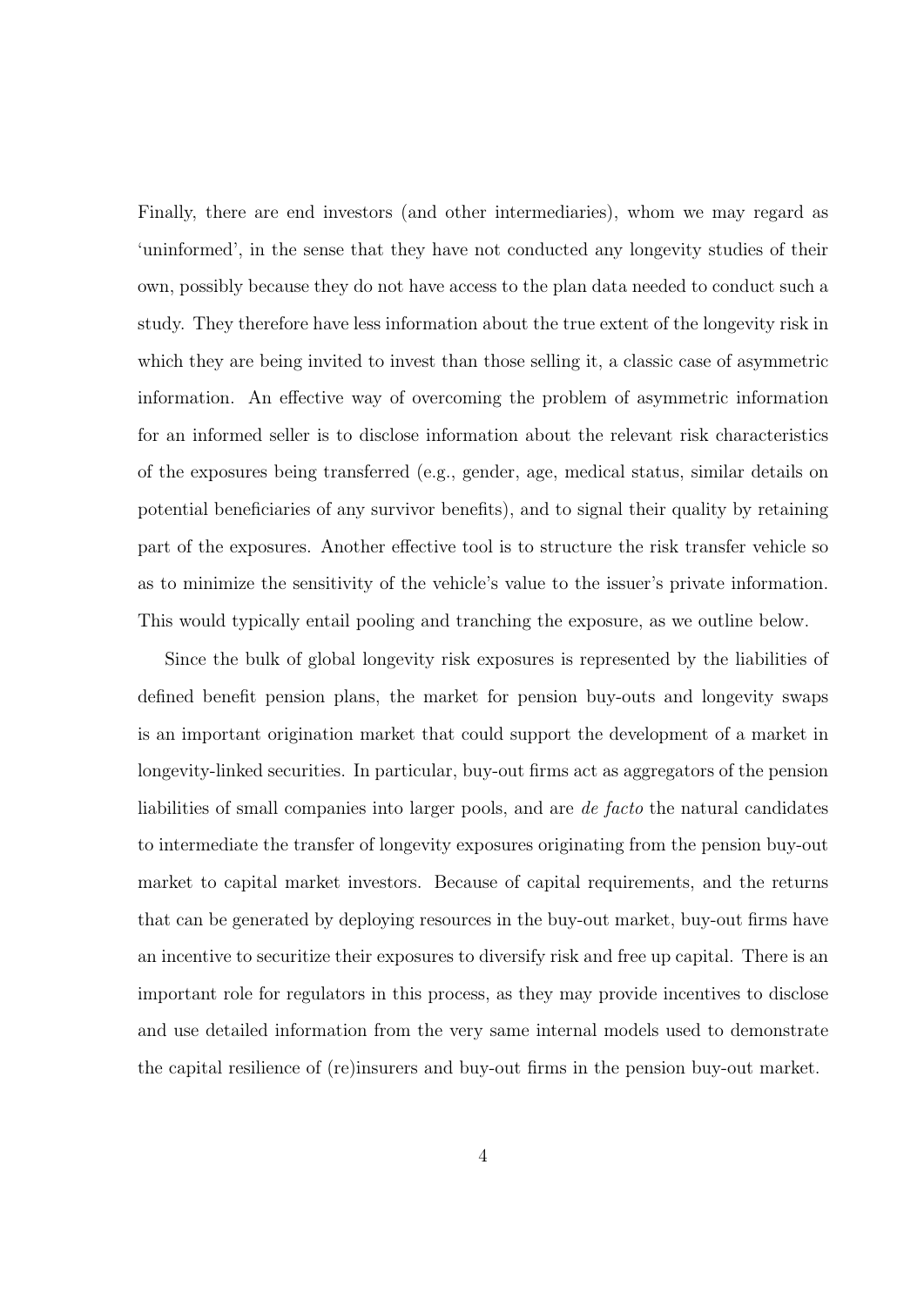

Figure 1: The participants in a market for longevity risk transfers.

#### 2 Lessons learned so far, and the way forward

During the last decade, several attempts have been made to launch standardized longevitylinked securities. The longevity bond designed by the European Investment Bank (EIB) in 2004, and immediately withdrawn due to insufficient demand, is probably the most widely discussed example, due to the important lessons that can be learned from its failure to launch. The EIB instrument was a 25-year bond with an issue price of £540m and coupons linked to a cohort survivor index based on the realized mortality rates of English and Welsh males aged 65 in 2002. The initial coupon was set equal to £50m, while the subsequent coupons would have reduced in line with the realized mortality of the reference cohort (see [Blake](#page-19-1) et al., [2006,](#page-19-1) for additional details). Hence, the higher the number of survivors in the population each year, the higher the coupons paid to investors, meaning that the instrument should have been appealing to pension plans and annuity providers. There are two main reasons why the EIB bond did not launch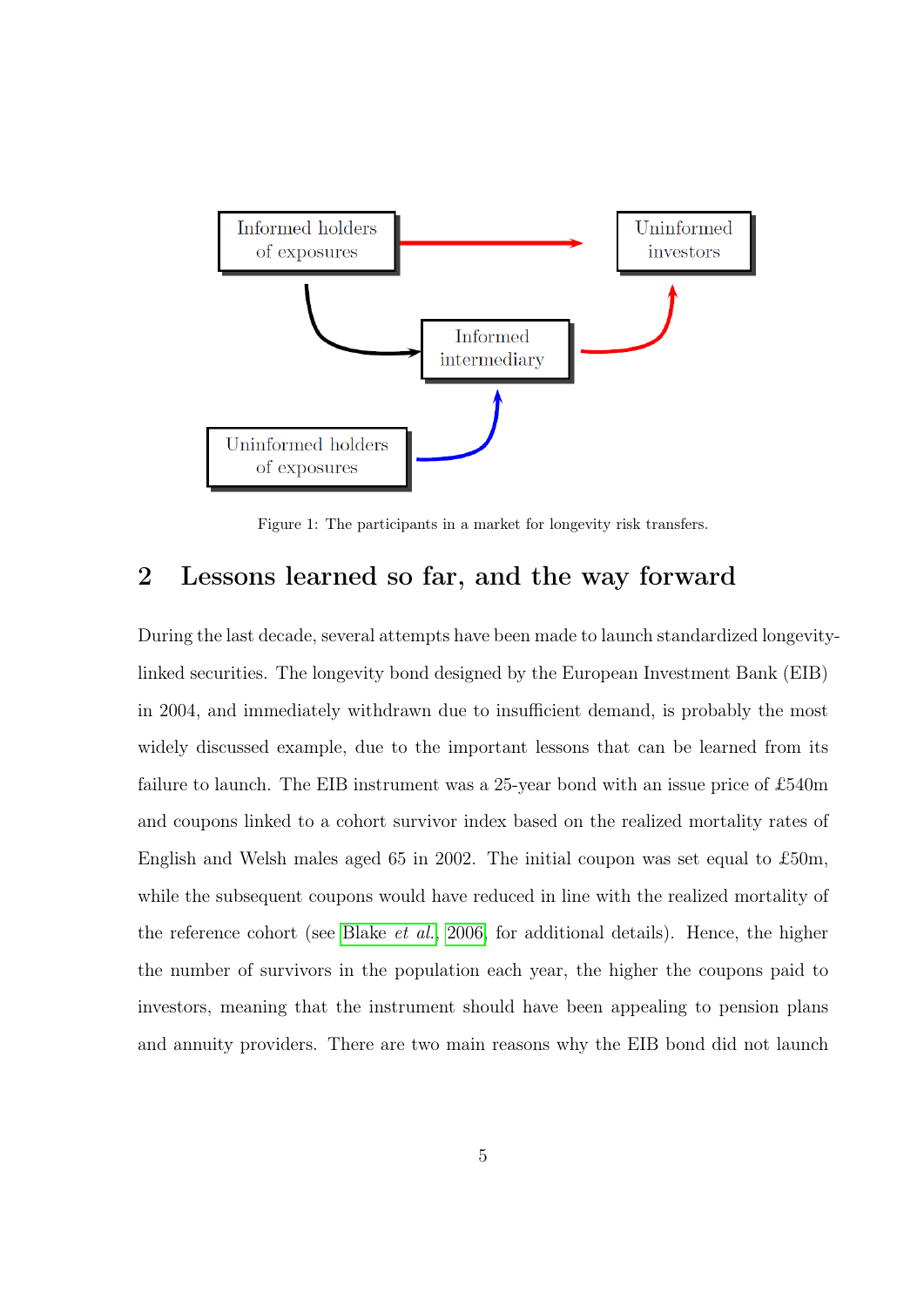and we would like to discuss:[4](#page-7-0)

- Design issues. As a hedging instrument, the EIB bond did not offer sufficient flexibility. The hedge was bundled up within a *bond*, and provided no leverage opportunities. The bond format meant that a considerable upfront payment was required to access the longevity hedge component of the instrument, represented by a longevity swap which paid the longevity-linked coupons. Furthermore, the basis risk in the bond was considered to be too great: the bond's mortality index covered just a single cohort of 65-year-old males from the national population of England and Wales, representing only a fraction of the average pension plan's and annuity provider's exposure to longevity risk.[5](#page-7-1)
- **Transparency issues**. The EIB bond's projected cash flows depended on projections of the future mortality of 65-year-old males from England & Wales prepared by the UK Government Actuary's Department (GAD). The forecasting model used for the projections is not published, and the projections themselves are a result of adjustments made to the baseline forecasts in response to expert opinion. This represented a major barrier to investors and hedgers either not familiar with longevity risk or with strong views on specific mortality projection models. On the pricing side, the longevity risk premium built into the initial price of the EIB bond was set at 20 basis points [\(Cairns](#page-19-2) et al., [2005\)](#page-19-2): in the absence of agreement on a baseline best estimate, investors had no real feeling as to how appropriate this figure was.

<span id="page-7-1"></span><span id="page-7-0"></span><sup>&</sup>lt;sup>4</sup>See [Blake](#page-19-4) *et al.* [\(2006\)](#page-19-1); [Biffis and Blake](#page-19-3) [\(2010b\)](#page-19-3); Blake *et al.* [\(2013\)](#page-19-4) for further details.

<sup>5</sup>The typical longevity exposure of a pension plan spans different cohorts of active and retired members, not to mention the fact that a large portion of pensions paid by pension funds and annuity providers are indexed to inflation.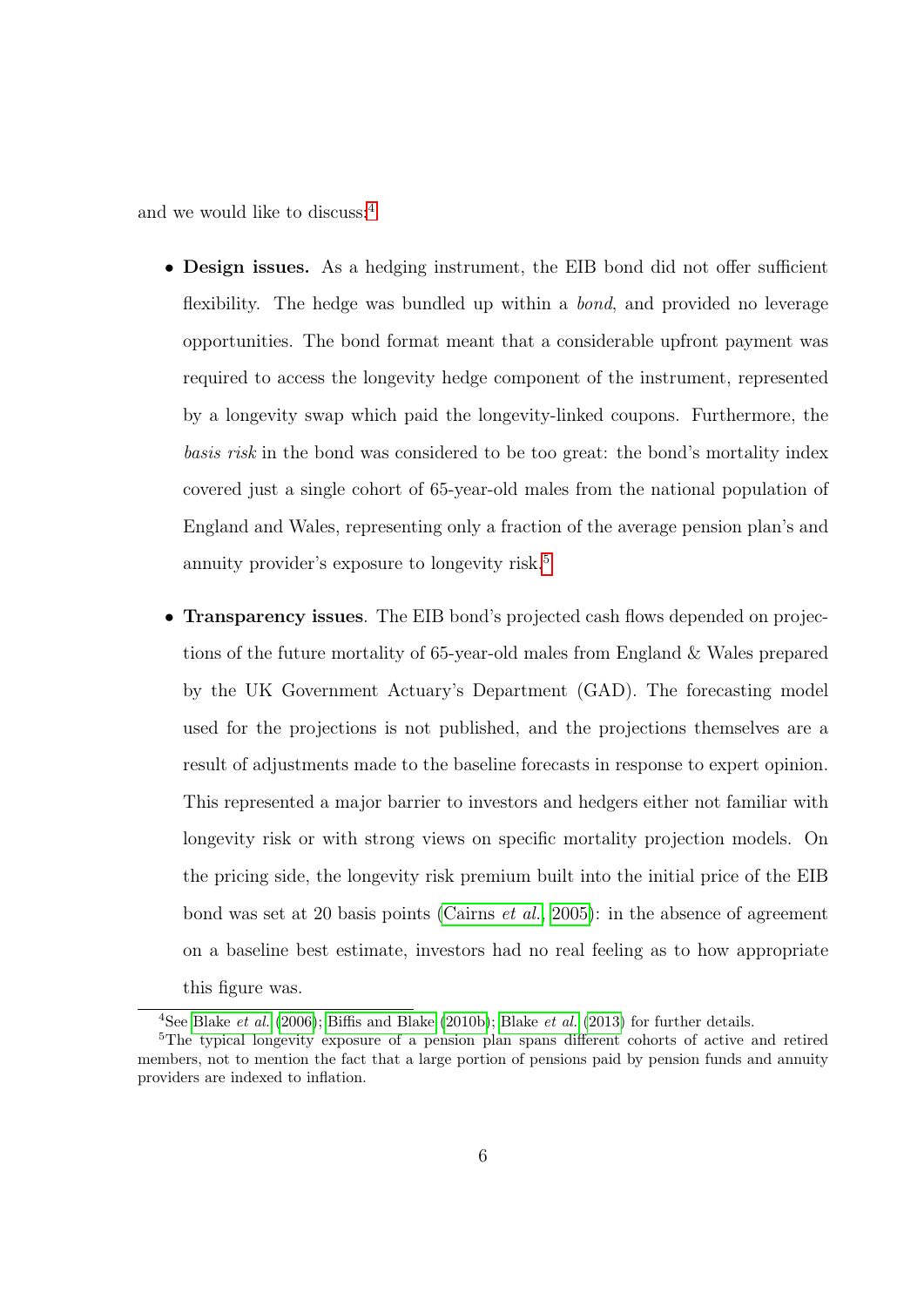In the wake of the EIB bond withdrawal, there has been considerable innovation taking the form of longevity indices and mortality derivatives, for example. Despite several attempts, so far standardized solutions have not been as successful as those following the more traditional insurance paradigm, where the hedger is indemnified (fully hedged) against changes in longevity risk. Successful longevity risk transfers have taken the form of pension buy-outs, pension buy-ins, and longevity swaps. Pension buy-outs involve the transfer of a pension plan's assets and liabilities to a regulated life insurer. The transaction allows the employer to off-load the pension liabilities from its balance sheet, or to replace pension assets and liabilities with a regular loan in case buy-out costs are financed by borrowing.<sup>[6](#page-8-0)</sup> In a pension buy-in, a bulk annuity contract is purchased as a plan asset to match some or all of the pension plan's liabilities, meaning that interest rate, inflation, and longevity risk are all fully hedged, while the liabilities remain in the pension plan. Longevity swaps allow a hedger to receive longevity-linked payments (the floating leg) in exchange for a stream of fixed payments (the fixed leg). The most popular transactions to date involve bespoke, or customized, swaps, where the floating leg is linked to the specific mortality experience of the hedger. These forms of longevity risk transfer have successfully addressed the design issues mentioned above, by removing the basis risk originating from differences in the mortality experience of the hedger and the evolution of a mortality index. Pension buy-outs and buy-ins still require substantial upfront costs, which longevity swaps avoid. The latter have limited upfront costs, mainly associated with set-up fees and initial margins in case of collateralization.[7](#page-8-1)

<span id="page-8-0"></span><sup>&</sup>lt;sup>6</sup>In the case of a plan deficit, a company borrows the amount necessary to pay an insurer to buy-out its pension liabilities in full.

<span id="page-8-1"></span> $7$ See [Biffis, Blake, Pitotti and Sun](#page-19-5) [\(2012\)](#page-19-5) for details on the structuring of longevity swaps, including collateral arrangements.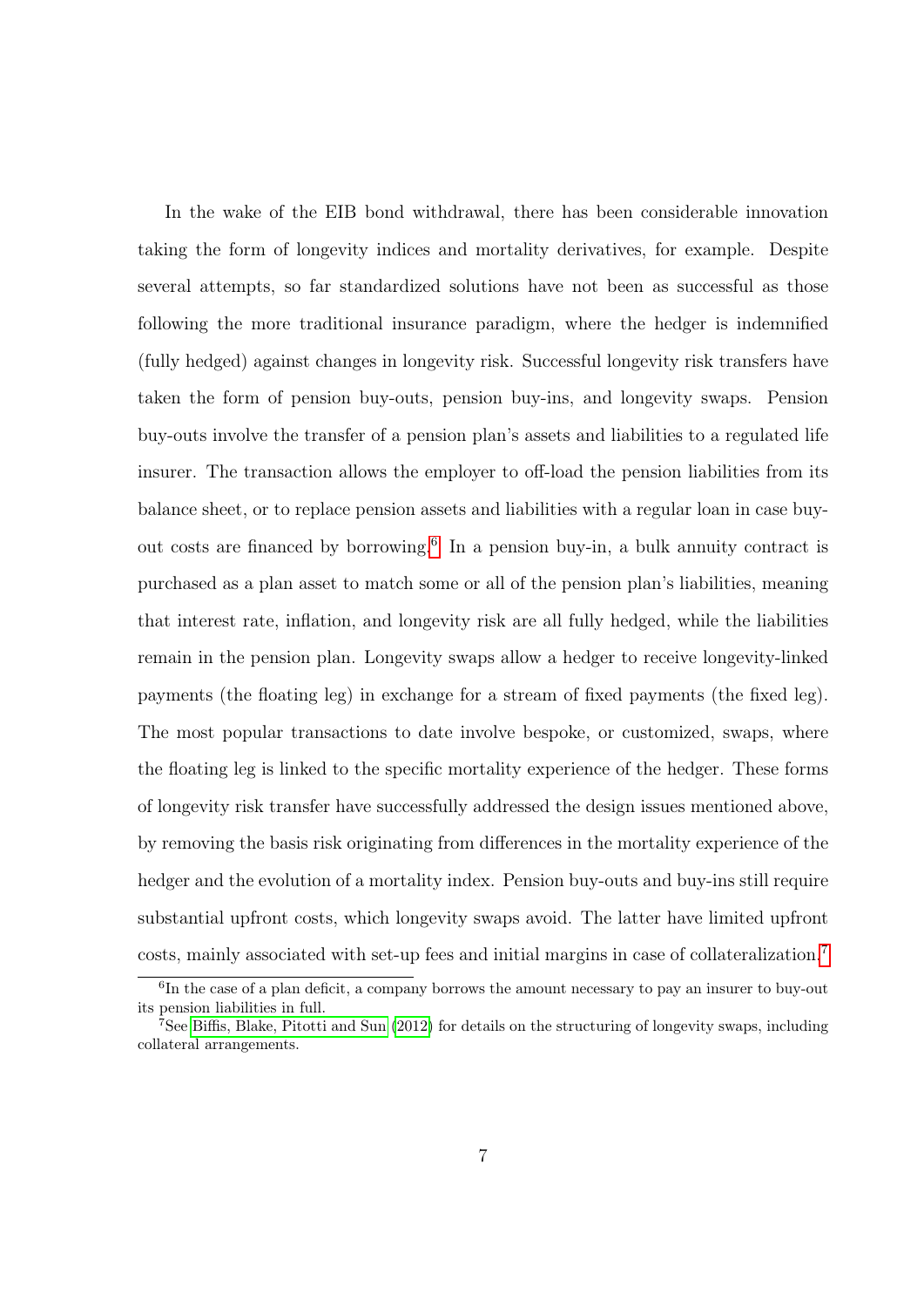The limited take-up of standardized hedges such as indexed longevity swaps is probably due to (perceived) difficulties in managing longevity basis risk within broader lia-bility driven investment (LDI) strategies.<sup>[8](#page-9-0)</sup> There is no reason to believe, however, that the success of standardized instruments should depend exclusively on the demand of indexed hedges by pension plans and annuity providers. The huge capital inflows that have recently targeted the reinsurance and the ILSs space, as well as the natural process of aggregation of longevity exposures carried out by reinsurers and buy-out firms in the pension buy-out market, suggest that customized hedges may well co-exist with standardized instruments appealing to capital market investors. It is reinsurers and buy-out firms, rather than smaller pension plans and annuity providers, that are in a natural position to originate instruments written on large pools of exposures and to identify payoff structures that may appeal to ILS investors. The next sections aim at giving an idea of how the development of a 'life market' may come about through this channel.

# 3 The optimal level of securitization of longevity exposures

Securitization,<sup>[9](#page-9-1)</sup> in general, involves the bundling together of a set of illiquid assets or liabilities (in our case mainly the latter) with a similar set of risk exposures, and then the sale of this bundled package to investors. The purpose of such a bundling exercise is to reduce the idiosyncratic (or diversifiable) risk which is contained in each of the individual assets or liabilities when they are considered in isolation, while leaving the systematic (or non-diversifiable) risk to be borne by the investor. In our case, the idiosyncratic

<span id="page-9-0"></span><sup>8</sup>Longevity risk management in LDI is discussed, for example, in [Aro and Pennanen](#page-19-6) [\(2013\)](#page-19-6).

<span id="page-9-1"></span><sup>&</sup>lt;sup>9</sup>See [Cowley and Cummins](#page-20-1) [\(2005\)](#page-20-1), for an overview of insurance securitization.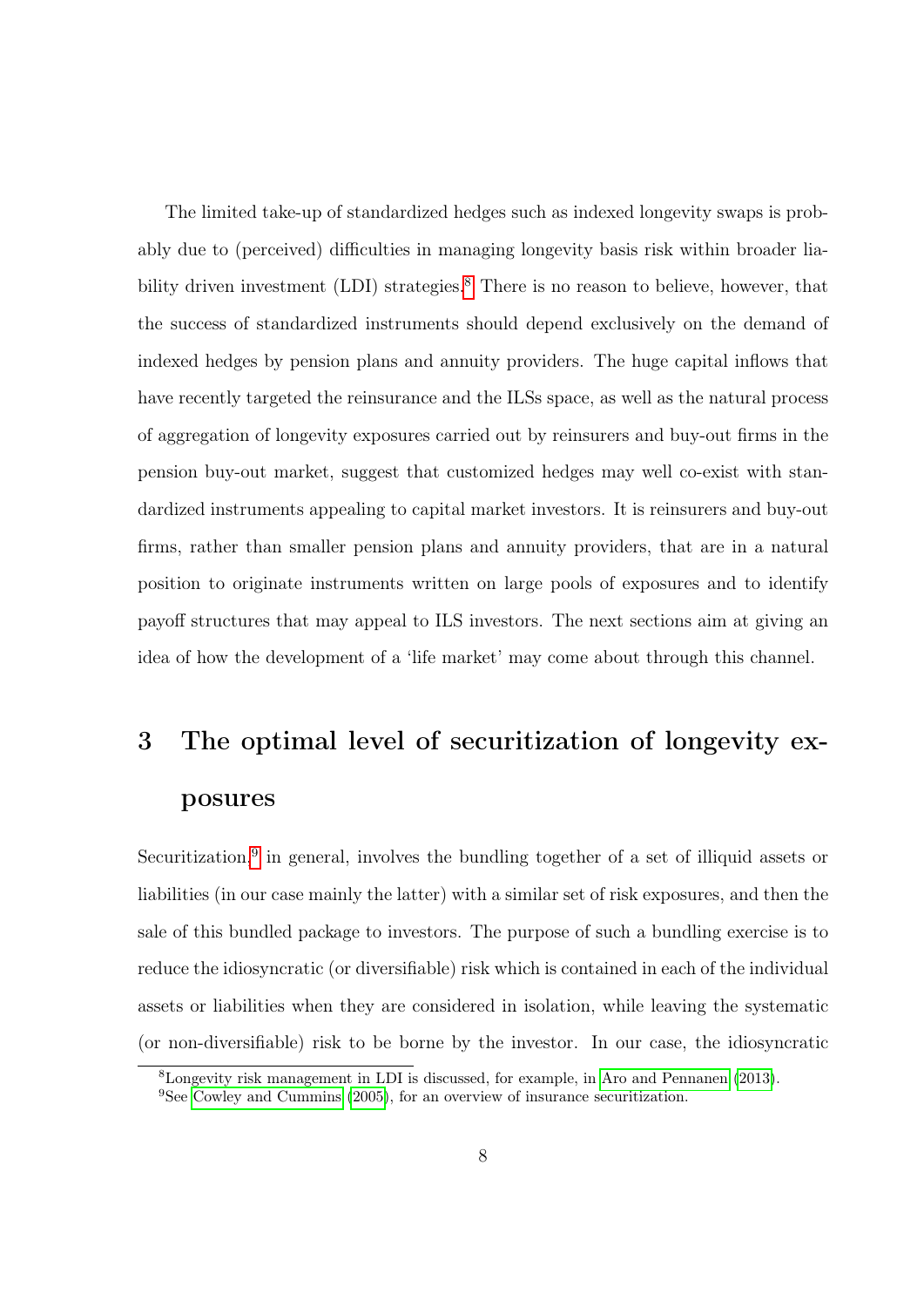risk relates to the uncertainty surrounding the length of life of individual plan members, while the systematic risk relates to the uncertainty surrounding the average length of life of the members of the group taken as a whole. We call these two types of risk idiosyncratic and systematic longevity risk, respectively. We would not expect investors to be interested in holding idiosyncratic longevity risk, any more than they would be interested in being exposed to the idiosyncratic risk from holding just a single company's shares or bonds in their investment portfolio. This is why longevity risk needs to be pooled before securitization. However, investors would be willing to invest in a particular asset class if they are appropriately rewarded for the true level of systematic longevity risk that they are assuming. So for investors to become interested in buying into this particular asset class, they need to have confidence that the premium they are being paid by buy-out firms, reinsurers, and pension plans reflects the true level of systematic longevity risk underlying the transaction. A natural way for informed sellers to persuade potential investors that this is the case is to retain some of the exposure themselves. If the seller keeps some 'skin in the game', this provides an important as well as a credible signal to investors, since longevity exposures are very capital intensive - in terms of both regulatory and economic capital requirements - for the insurance companies operating in longevity space. Investors will also realize that the larger the securitization fraction  $(\gamma)$  - the proportion of the total exposure that the seller seeks to offload - the greater the severity of the longevity risk exposure indicated by the seller's own assessment of longevity risk, and the lower the price the investor will offer. Since investors will try to neutralize the seller's informational advantage through a downward sloping demand curve for the longevity exposure transferred, the seller will try to securitize a fraction of exposure that is optimal, in the sense that it minimizes the cost to the seller from offloading the risk exposure. If the chosen fraction is too low, an insufficient amount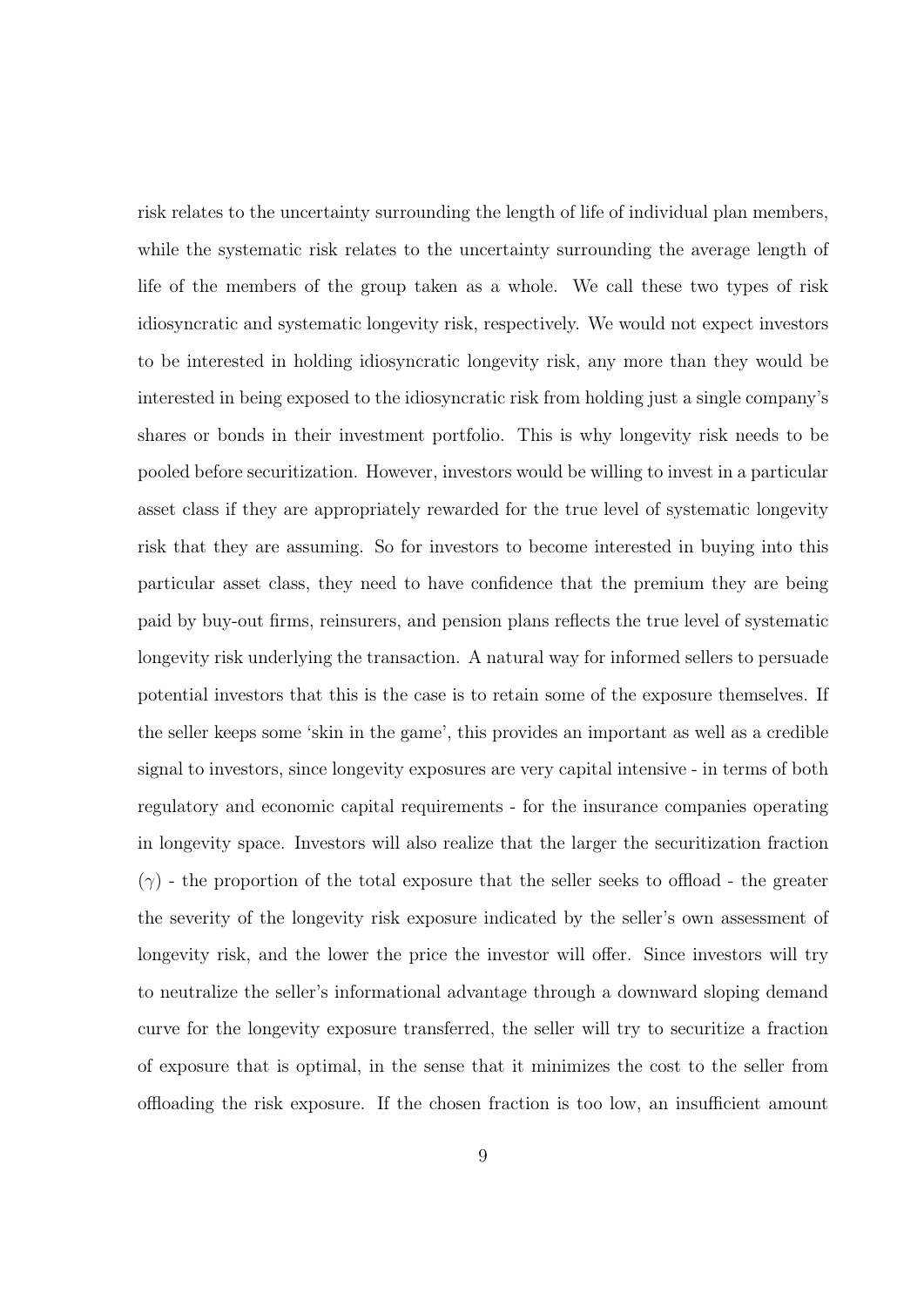of the longevity risk will be transferred to investors and the seller will have to bear higher retention costs (in terms of higher capital requirements than desired). If the fraction is too high, investors will demand too high a risk premium, thus reducing the benefits of capital relief from securitization. The seller thus faces two costs, retention costs (from the capital requirements) and liquidity costs (from the downward sloping demand curve), and will wish to minimize the sum of these costs.<sup>[10](#page-11-0)</sup>

#### 4 The optimal tranching of longevity exposures

How should the securitized longevity exposure be transferred to investors? The seller of the exposure wants to transfer a liability, while the buyer of the exposure wants to hold an asset. How can the sale of a liability by an informed holder or intermediary become an asset to an uninformed investor? Further, we can assume that the investor will not want to be responsible for making the pension payments once the securitization transaction has taken place. To answer these questions, note that the holders of the longevity exposure are really looking for a longevity risk hedge for a fraction  $(\gamma)$  of their current holdings. The holders need to persuade the investors to provide that hedge in exchange for receiving an appropriate longevity risk premium. When sellers are more informed, a possible way to do this is for the holders of the longevity exposure to issue a principal-at-risk bond which the investors will buy. The return on the bond will incorporate a longevity risk premium<sup>[11](#page-11-1)</sup> in addition to the usual credit risk premium associated with the issuer.<sup>[12](#page-11-2)</sup> By issuing such a bond, it is the pure longevity risk that is

<span id="page-11-1"></span><span id="page-11-0"></span><sup>10</sup>This situation is formalized in the model of [DeMarzo and Duffie](#page-20-2) [\(1999\)](#page-20-2), for example.

 $11$ In the model of [Biffis and Blake](#page-19-7) [\(2010a\)](#page-19-7), this premium is zero as both supply and demand are risk-neutral.

<span id="page-11-2"></span><sup>&</sup>lt;sup>12</sup>The bond would typically be collateralized and issued via a special purpose vehicle, a procedure that would influence the size of the credit risk premium.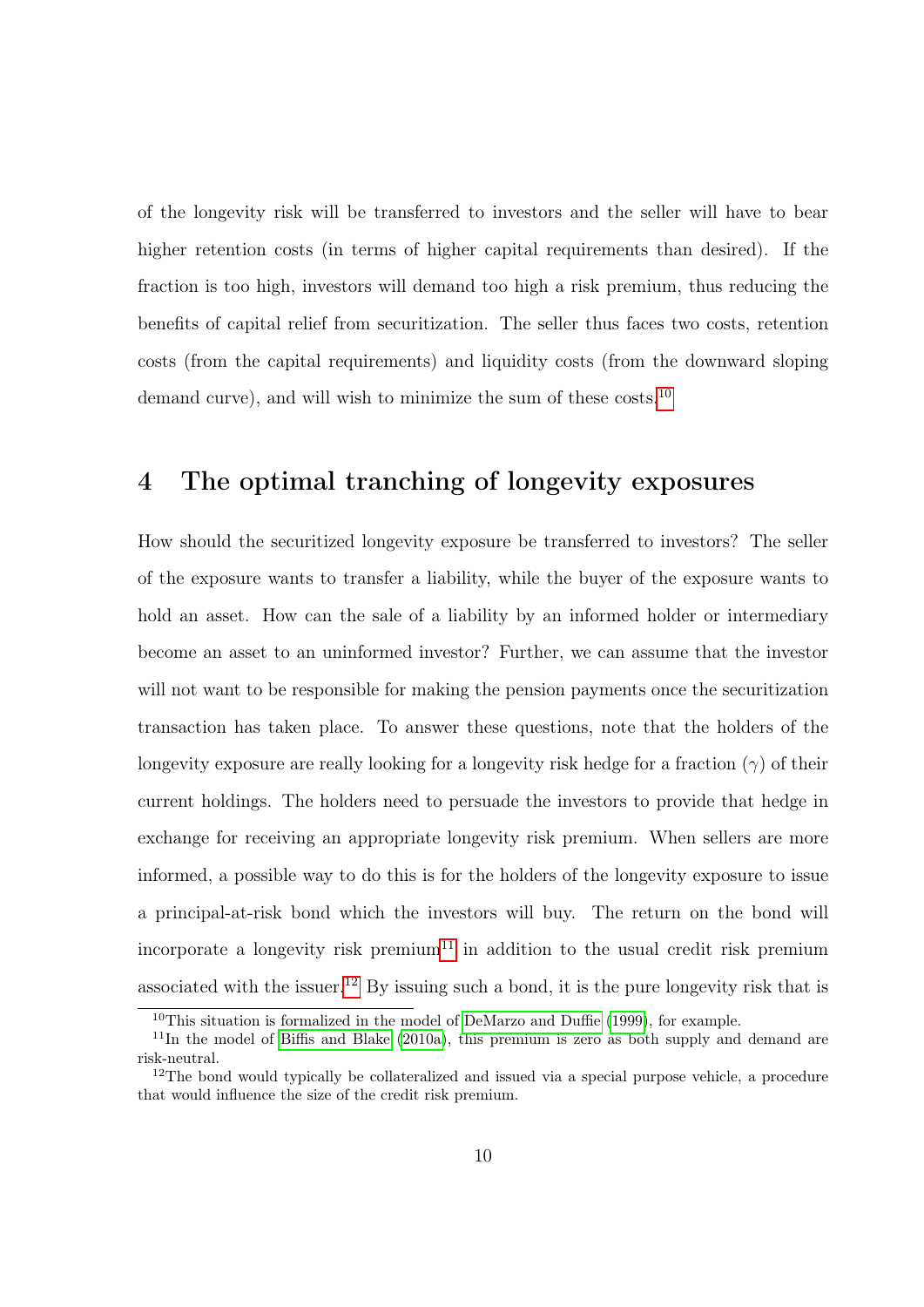transferred, not the exposure itself or the obligation to make the pension payments.[13](#page-12-0) The securitization of longevity risk is therefore different from other forms of longevity risk transfers (such as pension buy-outs) in which assets and liabilities are bundled up and transferred in their entirety. Note that the bond-like structure discussed here is not to be confused with capital intensive hedging instruments such as the EIB longevity bond. What we have in mind is the format of catastrophe bonds,<sup>[14](#page-12-1)</sup> where the premiums paid by investors to acquire longevity-linked notes are used to purchase securities that are held in a special purpose vehicle and used as collateral for the bond's payments.<sup>[15](#page-12-2)</sup>

In particular, the principal-at-risk bond will repay the principal in full if the proportion of the members from the population underlying the risk transfer who have survived between the bond's issue and maturity dates is below a preset level. However, if the proportion who have survived (i.e., the survival rate) is higher than this preset level (known as the point of attachment), the amount of principal returned to the investor will be reduced according to some preset formula. If the survival rate exceeds another preset level (known as the point of exhaustion), the investor gets no principal back. The point of attachment will be determined to minimize the sensitivity of the bond's value to private information, and hence the cost to the holder of the exposure from issuing the bond.[16](#page-12-3) Multiple attachment points can be used to meet the demand of investors with different risk preferences.

<span id="page-12-0"></span>In financial engineering terms, the principal-at-risk bond is a combination of a stan-

<sup>&</sup>lt;sup>13</sup>Should the holder of the exposure wish to do so, this responsibility could be transferred to a third party administrator who would make the pension payments.

<span id="page-12-2"></span><span id="page-12-1"></span><sup>14</sup>See [Grace, Klein and Phillips](#page-20-3) [\(2001\)](#page-20-3) and [Lakdawalla and Zanjani](#page-20-4) [\(2012\)](#page-20-4), for example.

<sup>15</sup>In the baseline model of [Biffis and Blake](#page-19-7) [\(2010a\)](#page-19-7), for example, one unit of collateral is used to collateralize a representative survival probability, S. The resulting payoff from the instrument is therefore a death rate  $D = 1 - S$ .

<span id="page-12-3"></span> $16$ It is a central tenet of corporate finance that debt-like instruments can minimize the adverse effects of information asymmetry when raising capital through the issuance of securities (e.g. [Tirole, 2005\)](#page-20-5).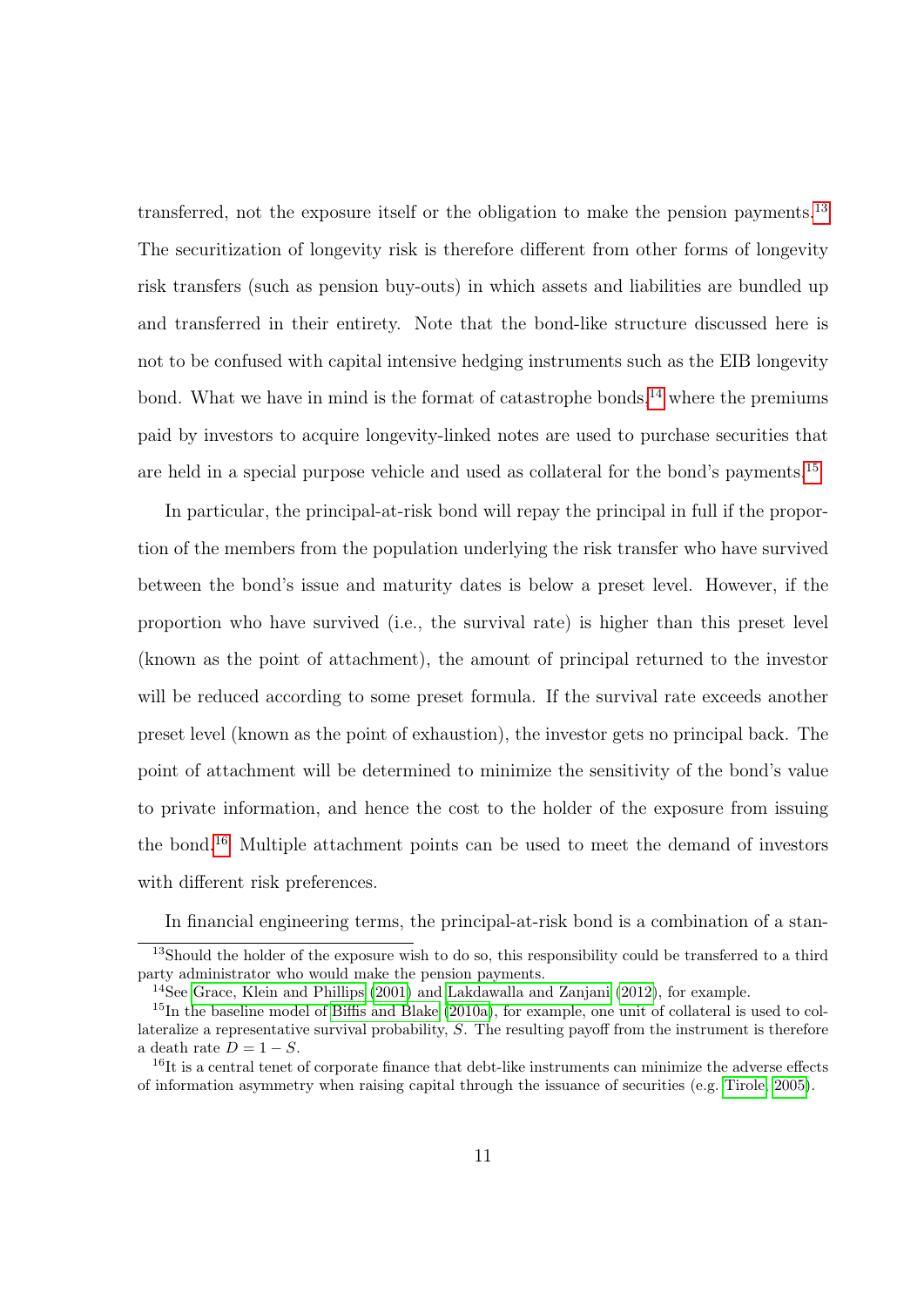dard bond paying (say) 1 at maturity and a call option which has been sold by the investors to the bond's issuer (in the case of a single point of attachment). The option will expire in-the-money if, on the bond's maturity date, the survival rate from the reference population  $(S)$  exceeds the preset level  $(S^*)$ . The principal repayment to investors will be reduced in this case. The point of attachment is therefore the same as the strike price of the option. The option will expire worthless if  $S$  is below  $S^*$ . We can therefore write the formula for the repayment of principal as  $B = 1 - \max(0, S - S^*)$ , where  $\max(0, S - S^*)$  means the larger of 0 and  $(S - S^*)$  and is the formula for the value of a call option on its expiry date. The seller of the bond therefore has an effective hedge against systematic longevity risk for survival rates  $S$  which lie above  $S^*$ , but bears all the longevity risk below  $S^*$ .

Another way to think of this is that we have tranched the exposure at  $S^*$  with the current holder of the exposure bearing the longevity risk below  $S^*$  and investors bearing the longevity risk above  $S^*$ . The optimal tranching level will be the one that minimizes the cost to the holder of transferring the exposure, as shown in Figure 2. If  $S^*$  is set too low, the longevity risk premium demanded by investors will be excessive and the price that they will agree to pay for the bond will be too low. If  $S^*$  is set too high, the holder of the exposure bears too much of the longevity risk. A rough measure of the ex-post cost of the hedge is  $B - P$ , the difference between the principal actually repaid and the initial sale price of the bond. The bond issuer's objective is to choose the optimal tranching level (or, equivalently, the strike price or point of attachment) to minimize the expected cost of the longevity hedge to the issuer.

A key issue to address is the choice of reference population that determines the payments on the bond. So far, we have assumed that the bond issuer would prefer it if the reference population were the same as its own population of pension plan members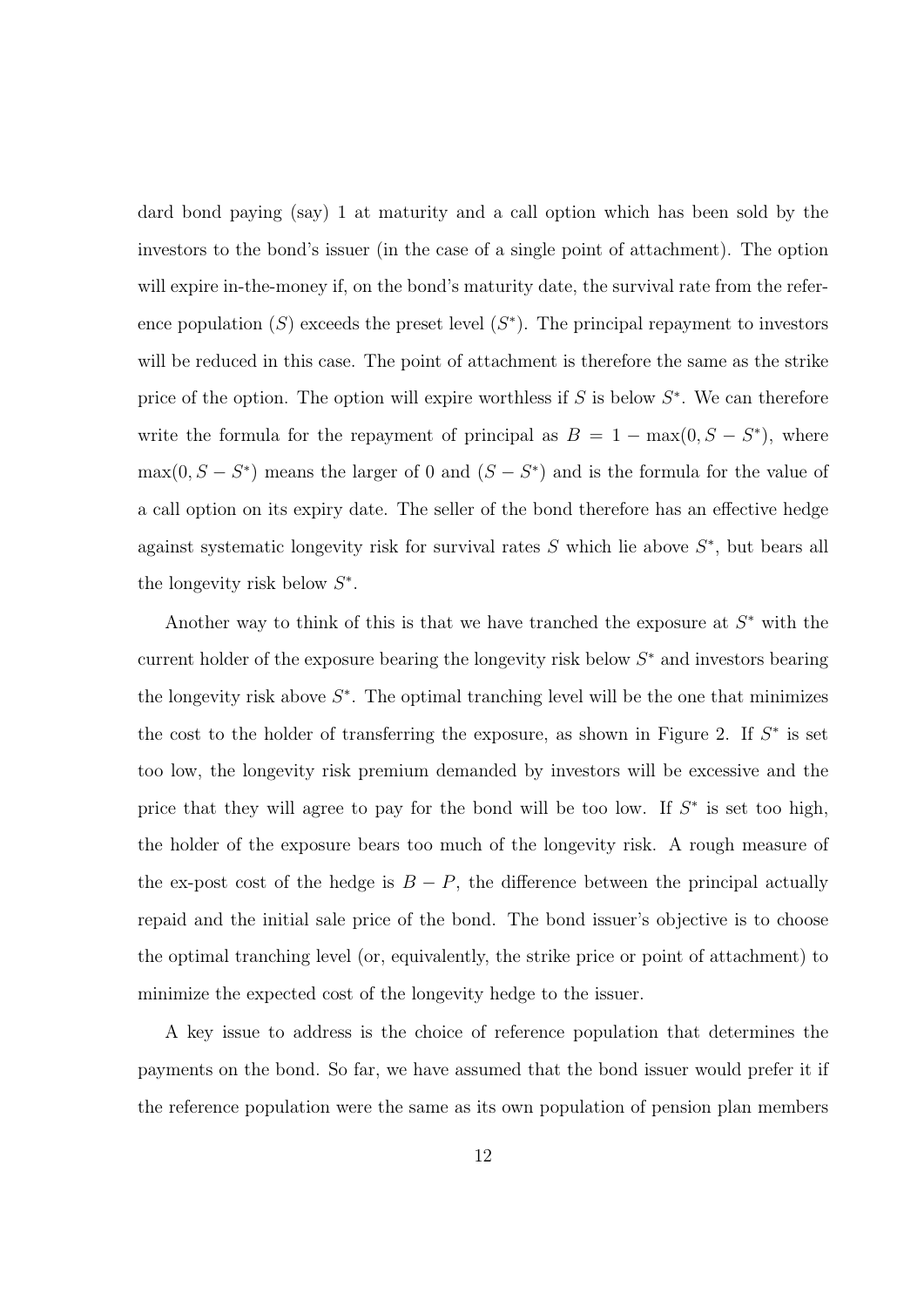and annuitants. This would allow the bond issuer to establish a very effective hedge against its own exposure. But in a world of asymmetric information, investors who buy the bond might not feel comfortable about this, since the bond issuer will be determining the principal repayment in a manner which might be perceived to lack full transparency. Investors, however, might be more comfortable if the reference population were the same as the national population (or other publicly monitored population) since, in this case, information on survival and mortality rates are published by the country's independent official statistical agency. By doing this, asymmetric information issues are less of a concern, but a new problem emerges: using a national population index to hedge the longevity risk of a sub-group of the population introduces basis risk in the hedge. Basis risk arises because the mortality experience of the national population might differ from the sub-group being hedged. In particular, we know that members of pension plans tend to live longer than members of the population as a whole, so the national index might involve underestimating the longevity risk of the pensioner sub-group being hedged. While basis risk certainly exists, studies have shown that it can also be hedged quite effectively and so hedges and principal-at-risk bonds based on national indices can provide very good, if not 100%, hedge effectiveness (see, e.g., [Coughlan](#page-19-8) et al., [2011\)](#page-19-8). Hedge effectiveness can be further increased if exposures are pooled or aggregated.

#### 5 Pooling or aggregating exposures

If multiple small exposures, such as those associated with a number of small pension plans, are pooled or aggregated together,<sup>[17](#page-14-0)</sup> there might be further diversification bene-

<span id="page-14-0"></span><sup>&</sup>lt;sup>17</sup>buy-out and other insurance and reinsurance companies have already been acting as aggregators and may find themselves as naturally positioned to take on this intermediary role.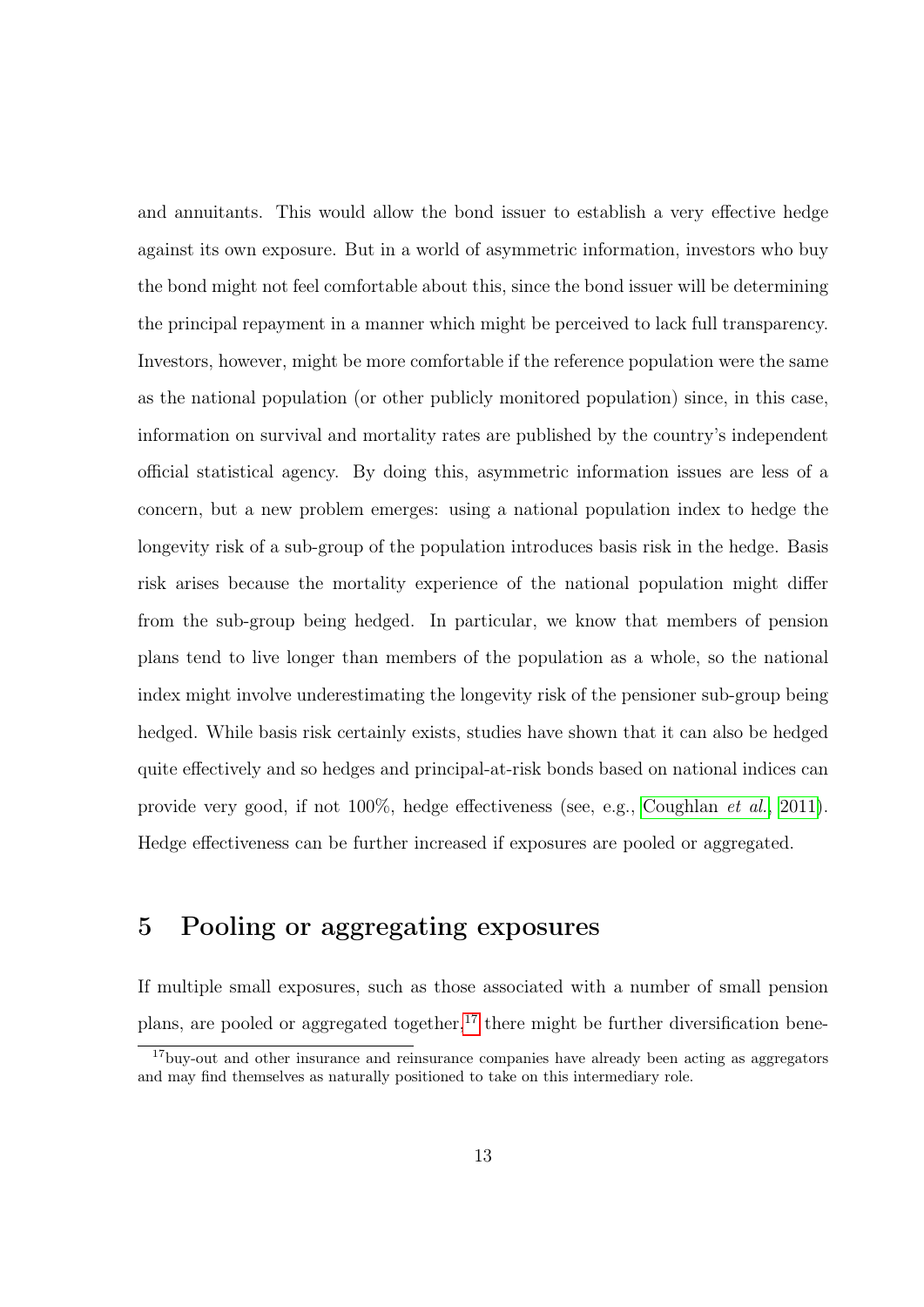

Figure 2: The optimal tranching level  $S^*$ .

fits,<sup>[18](#page-15-0)</sup> although any informational advantage concerning the individual longevity trends within the separate exposures will be destroyed.<sup>[19](#page-15-1)</sup> A principal-at-risk bond with n diversifiable exposures will have the following repayment value:  $B = 1 - \max(0, S_n - S_n^*)$ , where  $S_n^*$  is the optimal tranching level (or, equivalently, strike price or point of attachment) and  $S_n$  is the average exposure when there are a total of n exposures. Figure 3 shows the diversification benefits from pooling: the expected cost to the issuer of the bond and the strike price are both lower compared with the case where the exposures are tranched separately. Pooling and tranching are more valuable when the private information on the severity of longevity risk affects the entire pool rather than being specific to each individual exposure. This would be the case when the survival rates

<span id="page-15-0"></span><sup>18</sup>See [Subrahmanyam](#page-20-6) [\(1991\)](#page-20-6) and [Gorton and Pennacchi](#page-20-7) [\(1993\)](#page-20-7), for example.

<span id="page-15-1"></span><sup>19</sup>See [DeMarzo](#page-20-8) [\(2005\)](#page-20-8), for example.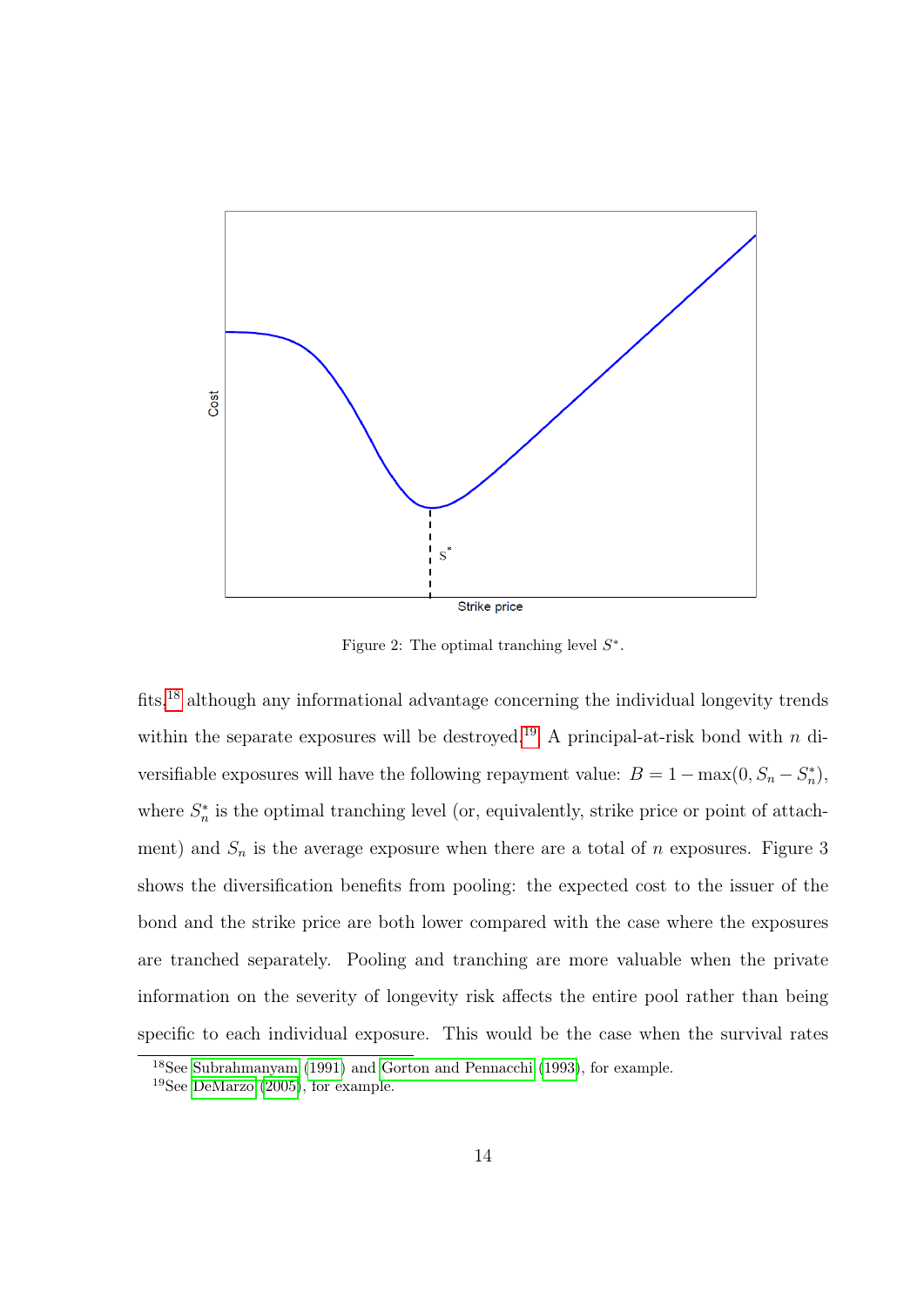relate to different cohorts of pension plan members, but the underlying characteristics are similar, for example, they come from the same geographical area, social class, gender or age grouping (e.g., men in their 70s). Pooling on the basis of such factors can reduce the costs associated with asymmetric information.



Figure 3: Tranching with and without pooling.

#### 6 Conclusions

We argue that a natural format for transferring longevity risk to end investors is a principal-at-risk bond. The bond's payments need to be structured in a way that deals with the concerns that investors will have about the seller of the bond having more information about the true level of longevity risk underlying the exposure than the investor has. This problem of asymmetric information can be managed by suitably pooling and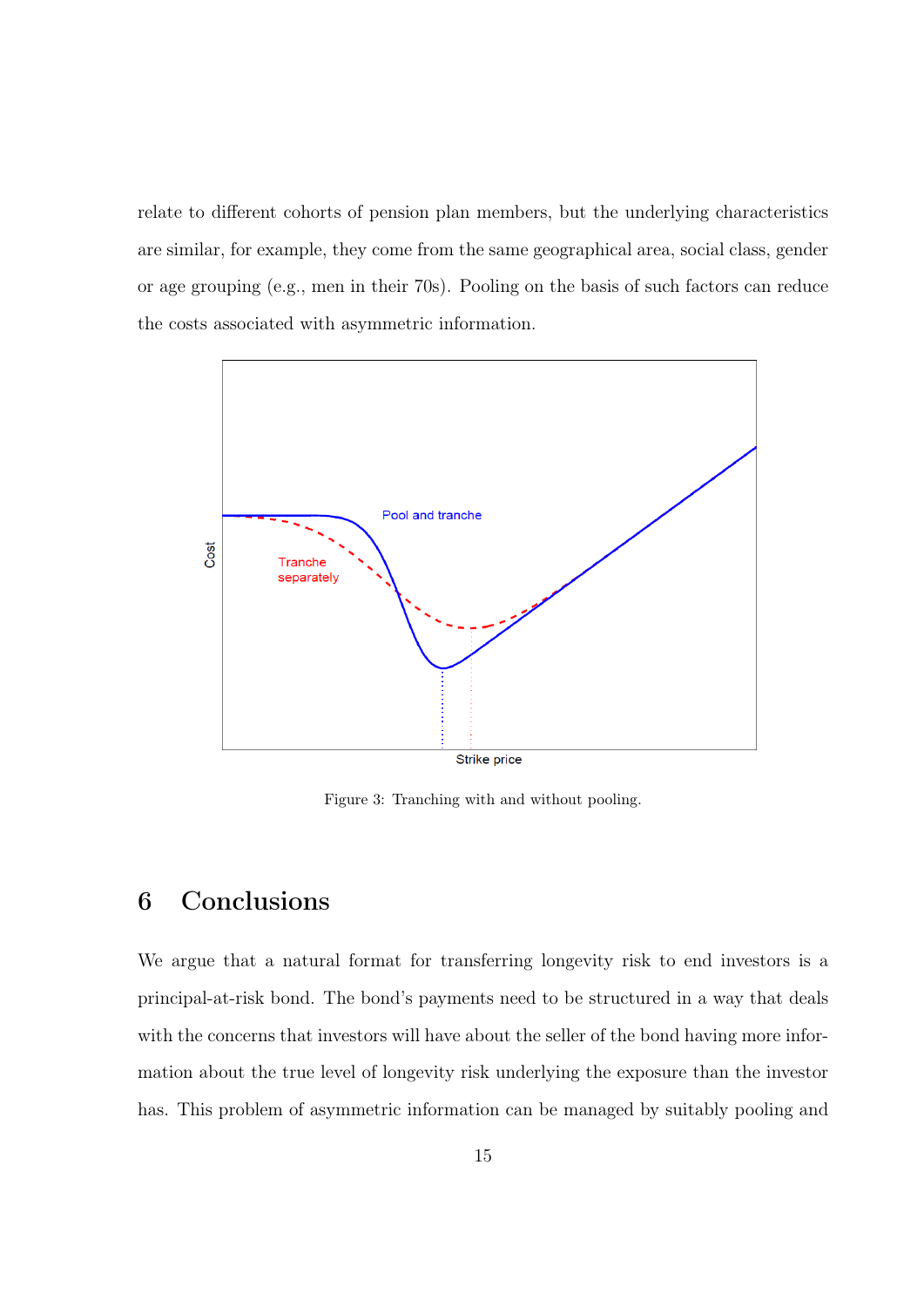securitizing the exposures in tranches. To give comfort to the investor that they are not being sold a 'lemon', the longevity risk hedger needs to keep some 'skin in the game', by retaining some of the exposure. To minimize the cost of the hedge, the hedger should only hedge the extreme longevity risk, that is, the longevity risk above a threshold level which we have called the optimal tranching level (or, equivalently, strike price or point of attachment). To further reduce the cost to the hedger, they should pool or aggregate their longevity exposures as much as possible. This reduces the information advantage of the seller about individual longevity trends, but it increases the degree of diversification and, in turn, might reduce the basis risk faced by hedger. Figure 4 shows the risk transfers that might characterize the stylized longevity risk market discussed in this article. Uninformed holders of longevity risk exposures, such as small pension plans, should pool and transfer their full exposures to informed intermediaries, since transferring exposures separately would expose them to 'cherry picking' from more informed counterparties.<sup>[20](#page-17-0)</sup> Informed holders, such as large pension plans, will retain the fraction  $(1 - \gamma_1^*)$  of their exposure and securitize the fraction  $\gamma_1^*$  by transferring it to (less) informed intermediaries. They could also deal directly with end investors by retaining a larger fraction  $(1 - \gamma_2^*)$  of their exposure and securitizing a smaller fraction  $\gamma_2^*$ , possibly tranching it at an optimal level  $S^*$ . Finally, informed intermediaries would deal with end investors by pooling their (*n* say) exposures and tranching them at level  $S_n^*$ <sup>[21](#page-17-1)</sup>. The issuance of instruments linked to public longevity indices would side step asymmetric information issues, but expose hedgers to basis risk. Even in this case, however, the principal-at-risk

<span id="page-17-0"></span> $20$ We note that Figures 1 and 4 encompass both cases of informed and uninformed sellers of longevity exposures. In the first case, the investors face the 'buyer's curse' (the risk of ending up with a 'lemon') when buying from more informed counterparties. In the second case, the uninformed holders of exposures face the 'seller's curse' (of being exposed to 'cherry picking') when selling to more informed counterparties.

<span id="page-17-1"></span><sup>&</sup>lt;sup>21</sup>For a more formal analysis together with proofs of the propositions discussed in this paper, see [Biffis and Blake](#page-19-7) [\(2010a,](#page-19-7) [2013\)](#page-19-9).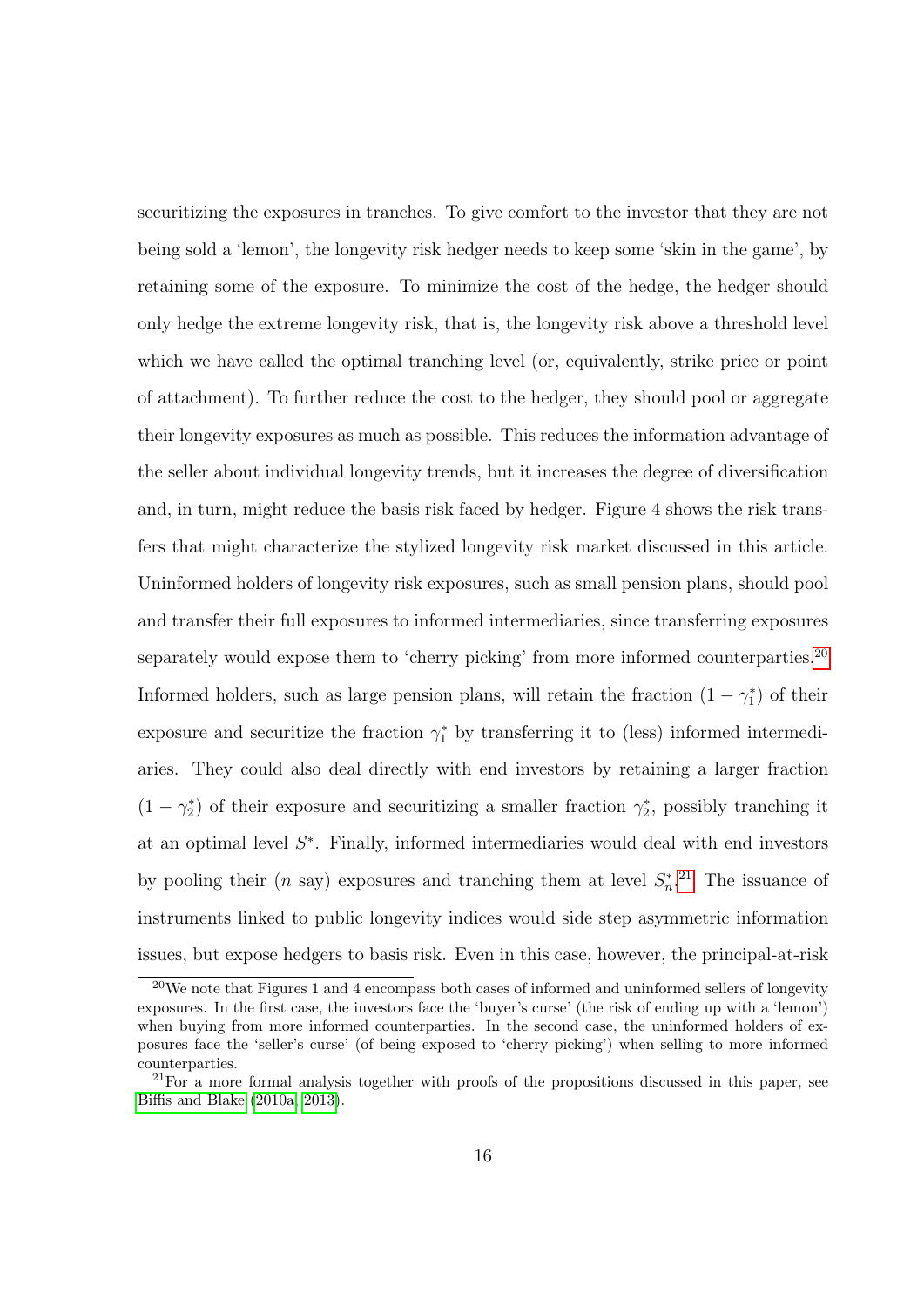format would appear a natural solution, given the familiarity of investors in ILSs with catastrophe bonds with payoffs linked to indices or parametric triggers.

It so happens that the principal-at-risk format was precisely the format chosen by Swiss Re when it issued its Vita bonds<sup>[22](#page-18-0)</sup> to hedge the extreme mortality risk it was hedging. A similar format was adopted for Kortis by Swiss Re in 2010. Indexed on England & Wales and US population, Kortis was the first ever longevity trend bond: it would reduce payments to investors in the case of a large divergence between the mortality improvements experienced by male lives aged  $75 - 85$  in England & Wales and by male lives aged  $55 - 65$  in the US. So we have very successful precedents in the form of mortality/longevity trend bonds that should help promote an equally successful capital market in longevity risk transfers.



Figure 4: The market for longevity risk transfers.

<span id="page-18-0"></span> $22$ See "Swiss Re transfers 180 million of extreme mortality risk" (accessed 1 July 2012).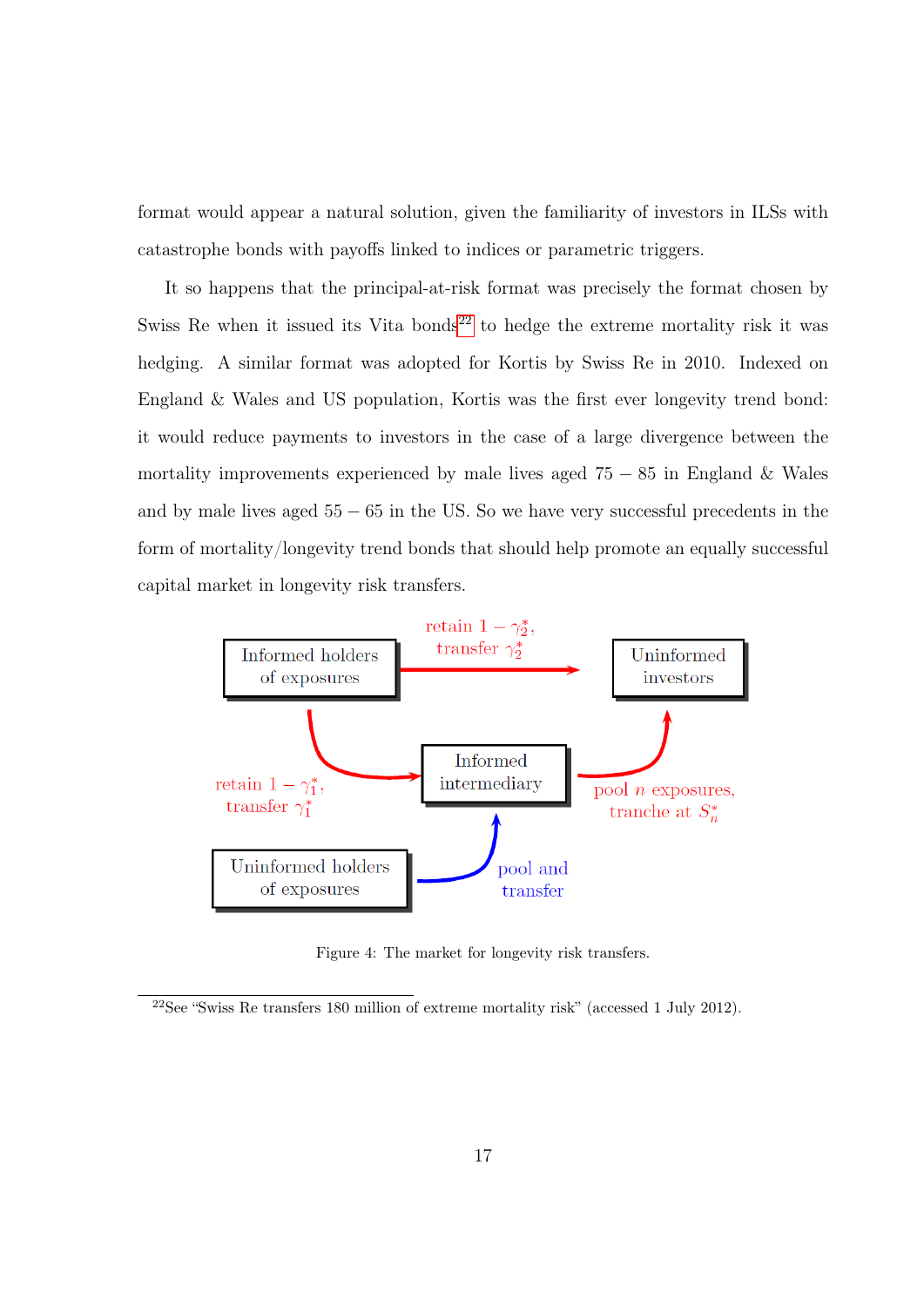#### References

<span id="page-19-0"></span>Akerlof, G. A. (1970). The market for "lemons": Quality uncertainty and the market mechanism. The Quarterly Journal of Economics, vol. 84(3):488–500.

<span id="page-19-6"></span>Aro, H. and T. Pennanen (2013). Liability-driven investment in longevity risk management. Tech. rep., Aalto University and King's College London. Available at [http:](http://math.tkk.fi/~haro/ldi.pdf) [//math.tkk.fi/~haro/ldi.pdf](http://math.tkk.fi/~haro/ldi.pdf).

<span id="page-19-7"></span>Biffis, E. and D. Blake (2010a). Securitizing and tranching longevity exposures. Insurance: Mathematics and Economics, vol. 46:186–197.

<span id="page-19-3"></span>Biffis, E. and D. Blake (2010b). Mortality-linked securities and derivatives. In M. Bertocchi, S. Schwartz and W. Ziemba (eds.), Optimizing the Aging, Retirement and Pensions Dilemma. John Wiley & sons.

<span id="page-19-9"></span>Biffis, E. and D. Blake (2013). Informed intermediation of longevity exposures. Journal of Risk and Insurance, vol. 80(3):559–584.

<span id="page-19-5"></span>Biffis, E., D. Blake, L. Pitotti and A. Sun (2012). The cost of counterparty risk and collateralization in longevity swaps. Tech. rep., available at SSRN: [http://ssrn.com/](http://ssrn.com/abstract=1801826) [abstract=1801826](http://ssrn.com/abstract=1801826).

<span id="page-19-1"></span>Blake, D., A. Cairns and K. Dowd (2006). Living with mortality: Longevity bonds and other mortality-linked securities. The British Actuarial Journal, vol. 12:153–197.

<span id="page-19-4"></span>Blake, D., A. Cairns, G. Coughlan, K. Dowd and R. MacMinn (2013). The new life market. Journal of Risk and Insurance, vol. 80(3):501–558.

<span id="page-19-2"></span>Cairns, A., D. Blake, P. Dawson and K. Dowd (2005). Pricing the risk on longevity bonds. Life and Pensions, vol. 1(2):41–44.

<span id="page-19-8"></span>Coughlan, G., M. Khalaf-Allah, Y. Ye, S. Kumar, A. Cairns, D. Blake and K. Dowd